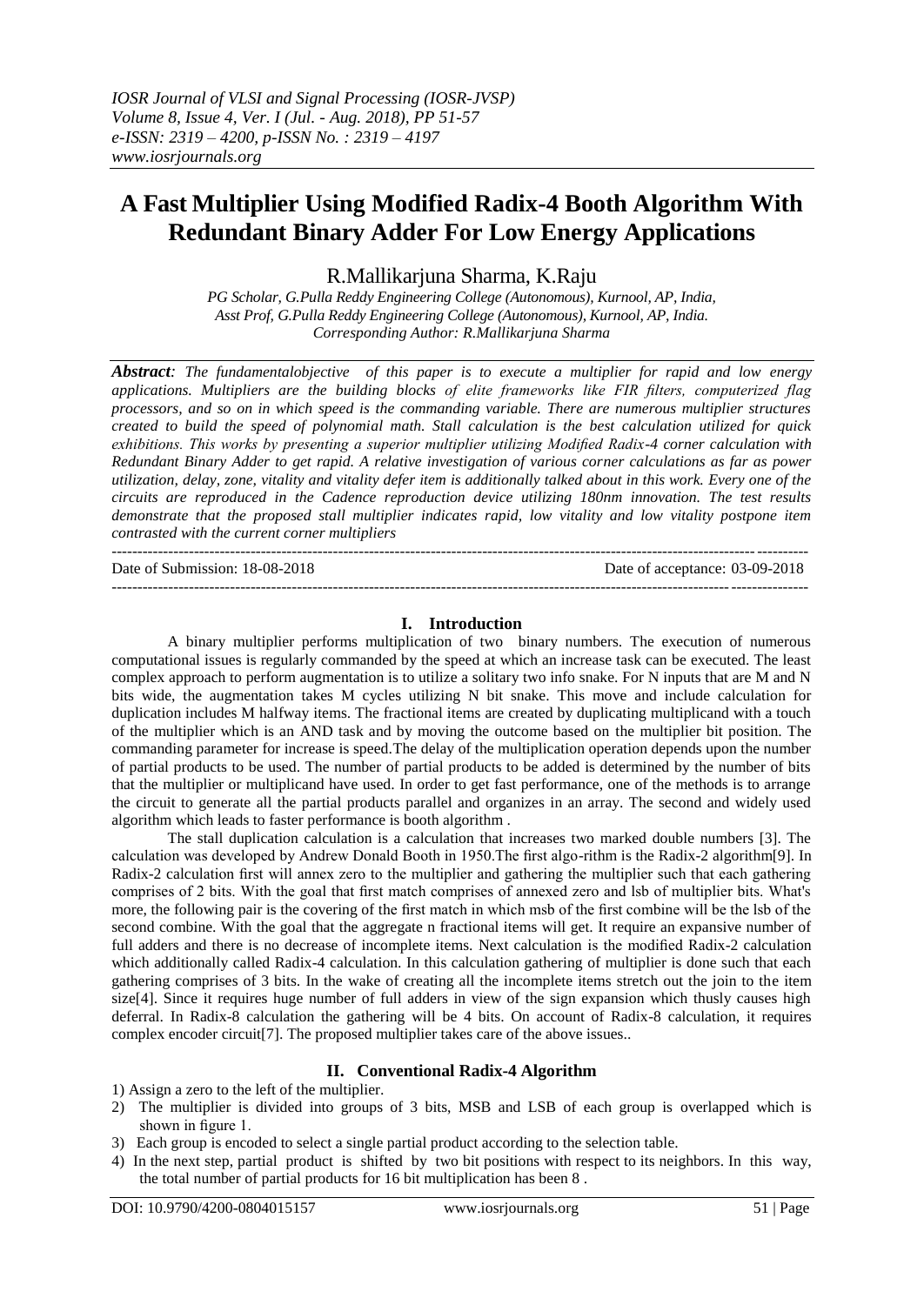- 5) Extend the sign of each partial product upto the product size.
- 6) Finally will be the addition of all partial products

#### The grouping of the multiplier bit is shown in figure

1 Each gathering comprises of 3 bits. These bits will bolstered to the encoder which gives encoded flag 0,1,- 1,2, - 2. Along these lines, the aggregate number of halfway items for 16 bit increase has been decreased from 16 to 8. The lessened halfway item will be n/2 incomplete items, where n is the aggregate operand length. The diverse required products can be acquired by a basic move of the multiplicand. Negative products, in 2's supplement frame, can be assessed utilizing an a little bit at a time supplement of the individual positive numerous, with a 1 included at the LSB position of the fractional product[2]. The table 1 shows the encoded signal and corresponding partial products.



In the wake of creating all the incomplete items final step will be the expansion. For a 16 bit duplication halfway item generator produces 16 bit incomplete item at that point will stretch out the join to 32 bit position. The speck documentation of the expansion of every single halfway item is shown in figure 2



**Figure 2**. Radix-4 dot notation

#### **Proposed Multiplier**

The proposed multiplier utilizes Modified Radix-4 calculation and after the age of halfway items the expansion is performed utilizing Redundant Binary Adder.

- A. Modified Radix-4 algorithm
- 1) Append zero to one side and 2 zeros to one side, which is appeared in figure 3.
- 2) Group the multiplier bits such that each gathering comprises of 3 bits.
- 3) The first gather contains the added zero and the slightest 2 significant bits.
- 4) Apply this gathering to the stall encoder and encoder will deliver the incomplete item as indicated by the table 2.
- 5) Group the rest of the bits that are appeared in figure 3.
- 6) After creating the fractional item expand the sign piece of every incomplete item up to the twentieth position.
- 7) Add every single halfway item.

0 0  $y_{15}y_{14}y_{13}y_{12}y_{11}y_{10}y_9y_8y_7y_6y_5y_4y_3y$ 

**Figure 3.** Grouping of the multiplier bits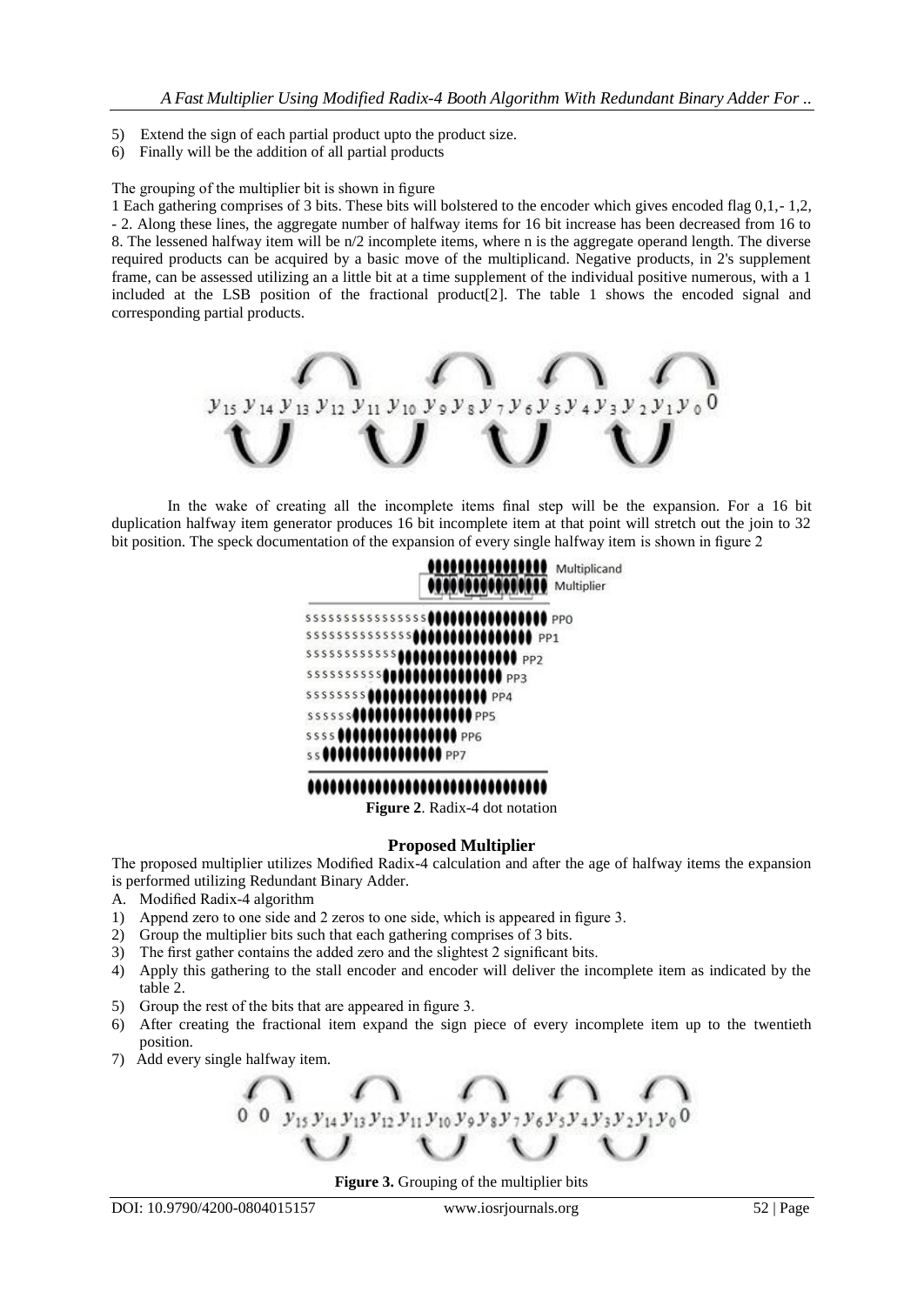Figure 3 demonstrates the gathering of multiplier bits.For a 16 bit operand, Modified Radix-4 calculation produces 9 halfway items which is half. These gatherings will apply to the stall encoder and it produces flag. That encoded flag will bolstered to the fractional item generator and creates incomplete items. The gathering and the comparing halfway item is appeared in table 2. In the wake of creating all the fractional items final step will be the addition.The speck documentation of the expansion of every single incomplete item is shown in figure 4.

The ordinary Radix-4 calculation produces 8 fractional items for 16 bit increase and Modified Radix-4 calculation produces add up to 9 halfway items. What's more, the Modified Radix-4 calculation lessens the aggregate number of full adders required in light of the fact that it stretches out the sign just up to twentieth piece position. In any case, on account of ordinary calculation the sign expansion is up to 32 bit position which causes countless adders which thusly causes high postponement and power utilization. With the goal that the Modified Radix-4 multiplier lessens the quantity of full snake required and the equipment cost.After creating all the halfway products,the expansion is finished utilizing Redundant Binary Adder

#### **A. Redundant Binary Adder**

Redundant Binary Adder is a fast design which can be utilized for rapid multipliers[2]. The design comprises of one to change over from ordinary double to excess paired frame and the circuit for the expansion of two repetitive numbers. An excess paired snake is utilized for the expansion of 9 fractional items. The square outline of multipliers is demonstrated as follows.



**Figure 5.** RBA logic block diagram

1st stage is the transformation of ordinary twofold fractional item to excess double halfway product.ConsiderAn and B as the typical paired incomplete items.

#### $A+B=A-(-B)$

-B can be written as  $B^{-}$  +1 So the equation 1 becomes A+B=A-B<sup>-</sup>-1

It is rewritten as  $A+B= (A, B^-) + (0,1)$  This is shown in Table 3. Thus the redundant binary partial product(RBPP) is equal to the sum of two NB partial products, is generated by inverting one of the 2 partial products and adding (0,1) to the lowest digit.

| a, | b | RB digit | Value |
|----|---|----------|-------|
| 0  |   |          |       |
| 0  |   |          |       |
|    |   |          |       |
|    |   |          |       |

For each bit addition adder produces intermediate sum and carry. That sum will add to the preceding carry and produce the sum. Intermediate sum and carry for each bit is shown in Table 4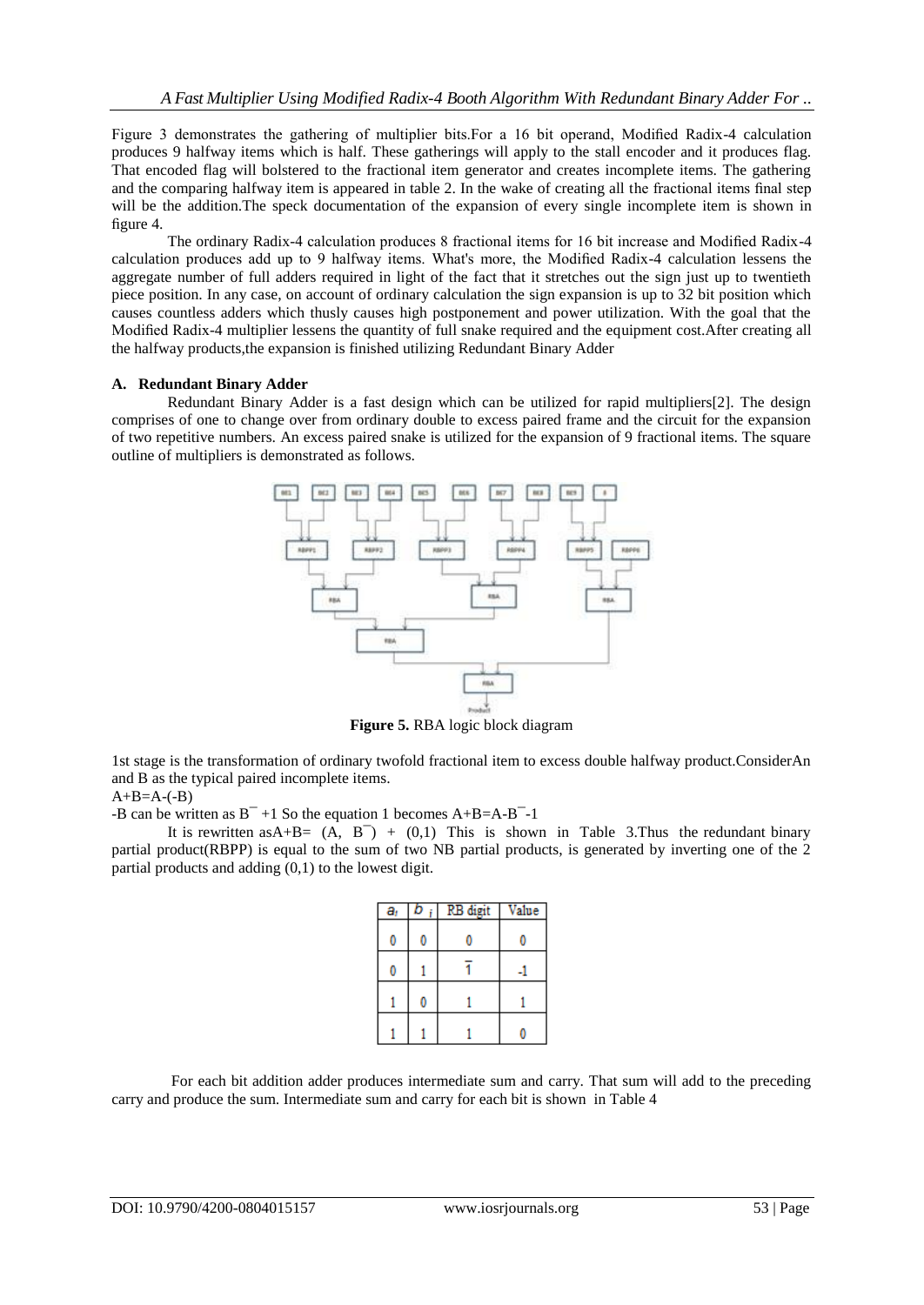| Augend | Addend | Digits at the  | Intermediate | Intermediate |
|--------|--------|----------------|--------------|--------------|
| (ai)   | (b)    | next lower or- | carry        | sum          |
|        |        | der position   |              |              |
|        |        | Any value      |              | Ō            |
|        |        |                |              |              |
|        |        |                |              |              |
|        | o      | Both are non-  |              |              |
|        |        | negative       |              |              |
| 0      |        | Otherwise      | 0            |              |
| 0      | 0      | Any value      | 0            | 0            |
|        |        |                |              |              |
|        | 1      | Any value      | 0            | 0            |
|        |        |                |              |              |
|        | ı      | Any value      | 0            | 0            |
|        |        |                |              |              |
| o      |        | Both are non-  | 0            |              |
|        |        | negative       |              |              |
|        |        |                |              |              |
| ī      | 0      | Otherwise      | ī            |              |
|        |        |                |              |              |
|        | ī      |                |              |              |
|        |        | Any value      |              | 0            |

**Table IV** COMPUTATION RULE

since it as of now changes over  $(1,1)$  to  $(0,0)$ . The moderate whole and going before convey don't get 1 or - 1 at the same time as per the table The information set takes one of the qualities  $(0,0)$ ,  $(0,1)$ ,  $(1,0)$  and no (1,1) esteem due to the thought of indication of past sets. Consequently RBA maintains a strategic distance from nonstop convey spread. With the goal that the deferral is incredibly diminished.

### **A. Modified Radix-4 multiplier**

### **Simulation Results And Discussion**

The proposed multiplier yield waveform is appeared in figure 6.The two data sources 771 and 29 are encouraged to the circuit and the circuit gives the yield 22359.In the second case inputs are 771 and 45085 got yield 34760535.



**Figure 6.** Multiplier output

The circuit and the waveform of corner encoder is appeared in figure 7 and 8. The contribution of stall encoder is the bits of the gathering. Relies on the bits, it produces yield M or 2M and s is the indication of three bits.If the bits is 000 then its yield M and 2M will be zero and the sign will be 0. On the off chance that the bits are 001 then M progresses toward becoming 1 and 2M moves toward becoming 0. In like manner it delivers the yield. The yield flag of an encoder will be the contributions of the halfway item generator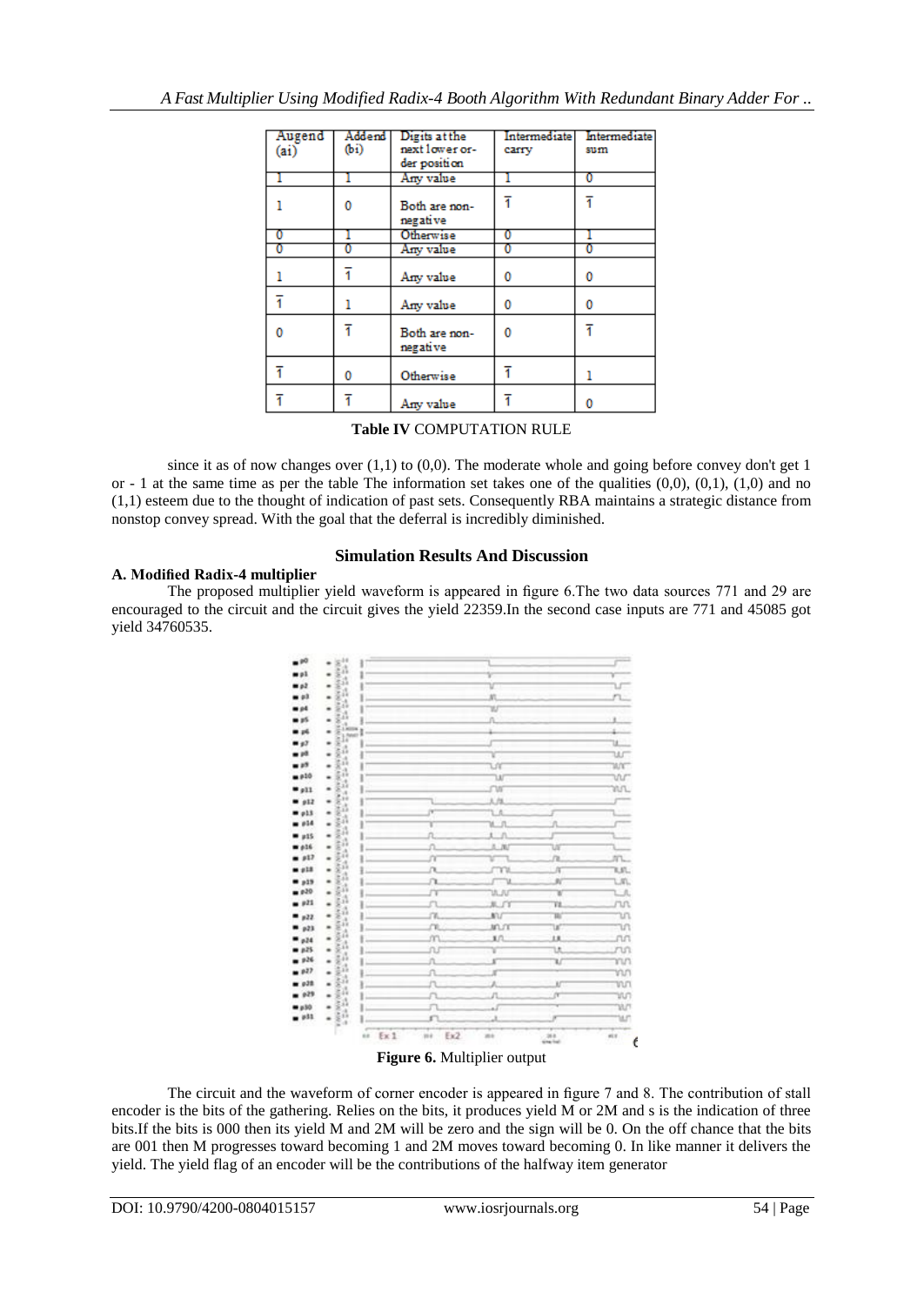

The circuit of a fractional item generator is appeared in figure 9.Figure 9 demonstrates one example.Consider the mul-tiplicand whose esteem is 6664910 and its parallel number is 1000000100010110012.According to the encoded flag incomplete item generator produces 9 halfway items.







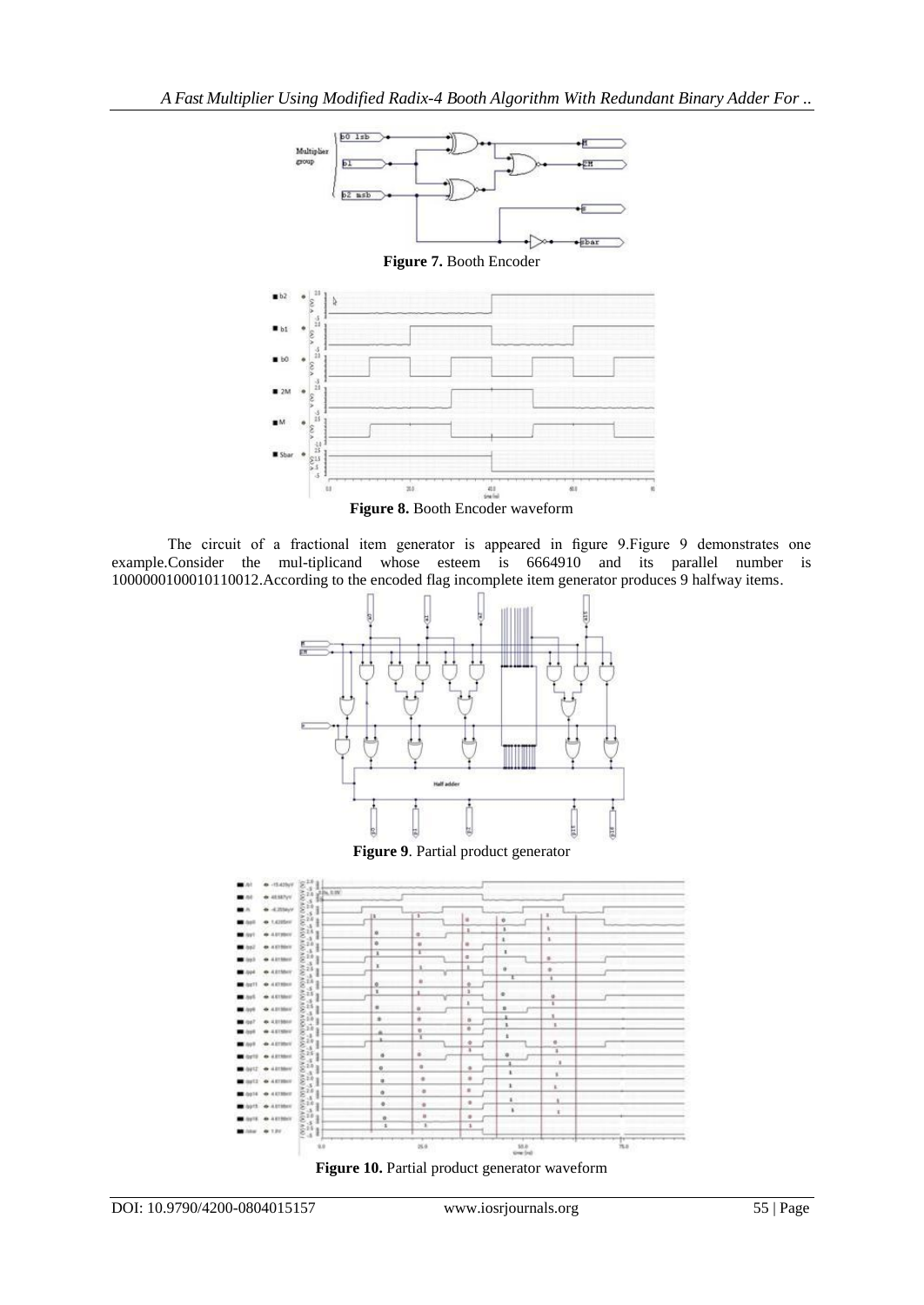#### **B. Redundant Binary Adder**

The circuit and waveform of RBA is shown in figure 11 and 12.





**Figure 12.** Redundant binary adder waveform

The waveform demonstrates the transitional whole and convey for each piece. Furthermore, z flag gives the indication of the former combine of two info bits.Multiplier circuits utilizing Radix-2,Radix-4,Modified Radix-4 are actualized. Examinations depend on the execution parameters, for example, transistor check, control utilization, delay,energy and vitality defer item. Reenactments were done utilizing Cadence Virtuoso instrument in 180nm innovation

#### **Conclusion**

A fast multiplier utilizing Modified Radix-4 Booth algorithm is Implemented.The proposed design utilizes Redundant Binary Adder which results rapid exhibitions and low vitality. The proposed engineering has been recreated in Cadence Virtuoso apparatus. Likewise executed Radix-2 ,Radix-4 calculation and contrasted them and modi-fied Radix-4 calculation. As indicated by the execution eval-uation results, it has been demonstrated that the Modified Radix-4 calculation has the best execution as far as speed,energy,power and vitality postpone item. The proposed engineering utilized repetitive double viper for the expansion which additionally enhanced the speed. As indicated by the investigation the proposed circuit is prepared to do quick execution and furthermore decreases Energy while contrasted with different structures

#### **References**

- [1]. Kumre, Laxmi, Ajay Somkuwar, and Ganga Agnihotri. "Imple- mentation of radix 4 booth multiplier using MGDI technique." Emerging Research Areas and 2013 International Conference on Microelectronics, Communications and Renewable Energy (AICERA/ICMiCR), 2013 Annual International Conference on. IEEE, 2013.
- [2]. Jose, Bijoy, and DamuRadhakrishnan. "Fast redundant binary partial product generators for Booth multiplication." Circuits and Systems, 2007. MWSCAS 2007. 50th Midwest Sympo- sium on. IEEE, 2007.
- [3]. Rao, Pachara V., C. Prasanna Raj P, and S. Ravi. "Vlsi design and analysis of multipliers for low power." Intelligent Information Hiding and Multimedia Signal Processing, 2009. IIH-MSP'09. Fifth International Conference on. IEEE, 2009.